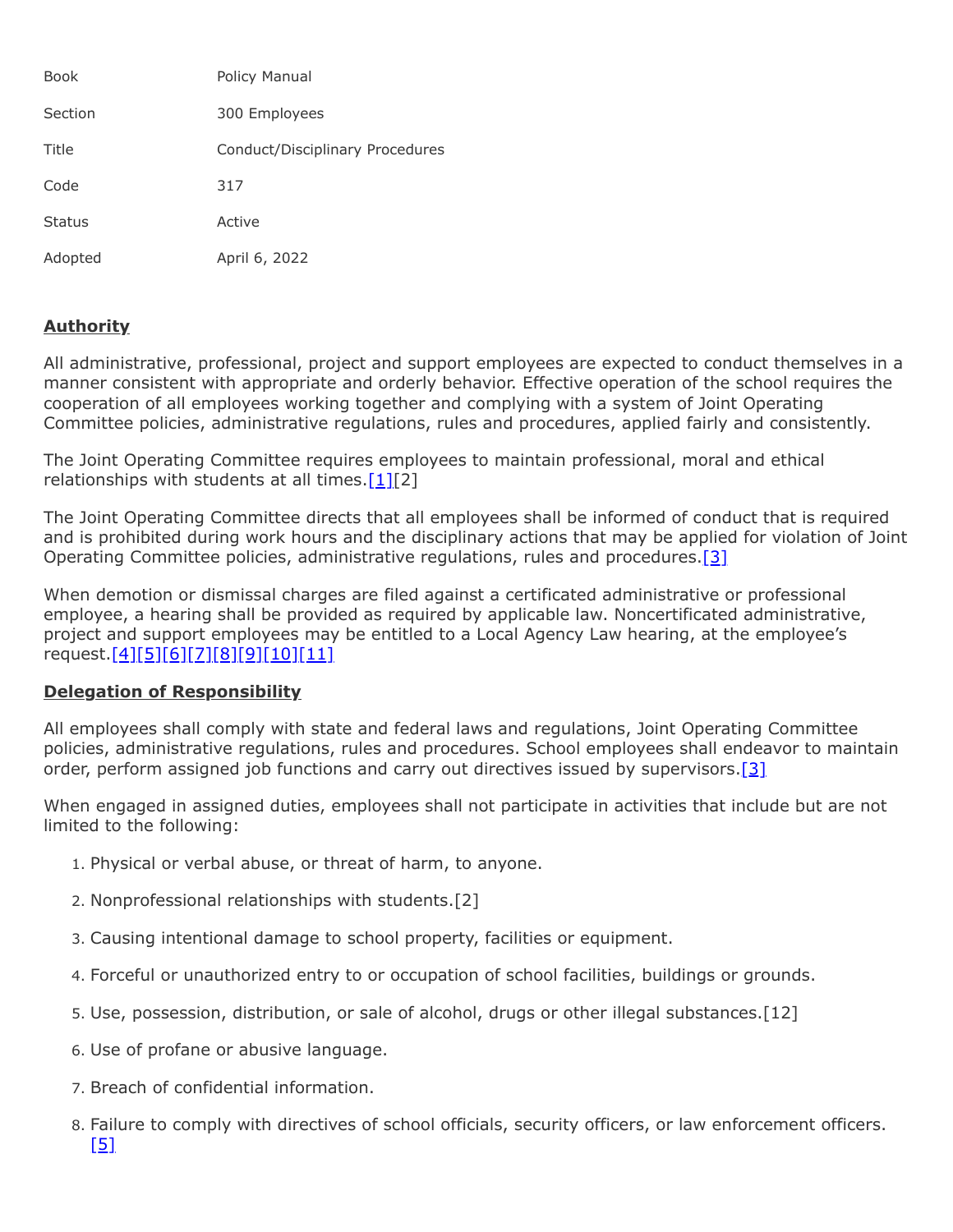- 9. Carrying onto or possessing a weapon on school grounds without authorization from the appropriate school administrator.
- 10. Violation of Joint Operating Committee policies, administrative regulations, rules or procedures.<sup>[\[5\]](http://www.legis.state.pa.us/cfdocs/legis/LI/uconsCheck.cfm?txtType=HTM&yr=1949&sessInd=0&smthLwInd=0&act=14&chpt=11&sctn=22&subsctn=0)</sup>
- 11. Violation of federal, state, or applicable municipal laws or regulations.[\[5\]](http://www.legis.state.pa.us/cfdocs/legis/LI/uconsCheck.cfm?txtType=HTM&yr=1949&sessInd=0&smthLwInd=0&act=14&chpt=11&sctn=22&subsctn=0)
- 12. Conduct that may obstruct, disrupt, or interfere with teaching, research, service, operations, administrative or disciplinary functions of the school, or any activity sponsored or approved by the Joint Operating Committee.

The Administrative Director or designee shall develop and disseminate disciplinary rules for violations of Joint Operating Committee policies, administrative regulations, rules and procedures that provide progressive penalties, including but not limited to verbal warning, written warning, reprimand, suspension, demotion, dismissal and/or pursuit of civil and criminal sanctions.  $[5][13]$  $[5][13]$ 

## **Arrest or Conviction Reporting Requirements**

Employees shall use the designated form to report to the Administrative Director or designee, within seventy-two (72) hours of the occurrence, an arrest or conviction required to be reported by law. $[14]$  $[15]$ 

Employees shall also report to the Administrative Director or designee, in writing, within seventy-two (72) hours of notification, that the employee has been named as a perpetrator in a founded or indicated report pursuant to the Child Protective Services Law. $[16]$ 

An employee shall be required to submit a new criminal history background check report if the Administrative Director or designee has a reasonable belief that the employee was arrested or has been convicted of an offense required to be reported by law, and the employee has not notified the Administrative Director or designee. [\[14\]](http://www.legis.state.pa.us/cfdocs/legis/LI/uconsCheck.cfm?txtType=HTM&yr=1949&sessInd=0&smthLwInd=0&act=14&chpt=1&sctn=11&subsctn=0)

An employee shall be required immediately to submit a new child abuse history certification if the Administrative Director or designee has a reasonable belief that the employee was named as a perpetrator in a founded or indicated report or has provided written notice of such occurrence. [\[16\]](http://www.legis.state.pa.us/cfdocs/legis/LI/consCheck.cfm?txtType=HTM&ttl=23&div=0&chpt=63&sctn=44&subsctn=3)

Failure to accurately report such arrests and convictions may subject the employee to disciplinary action up to and including termination and criminal prosecution.  $[14][16]$  $[14][16]$